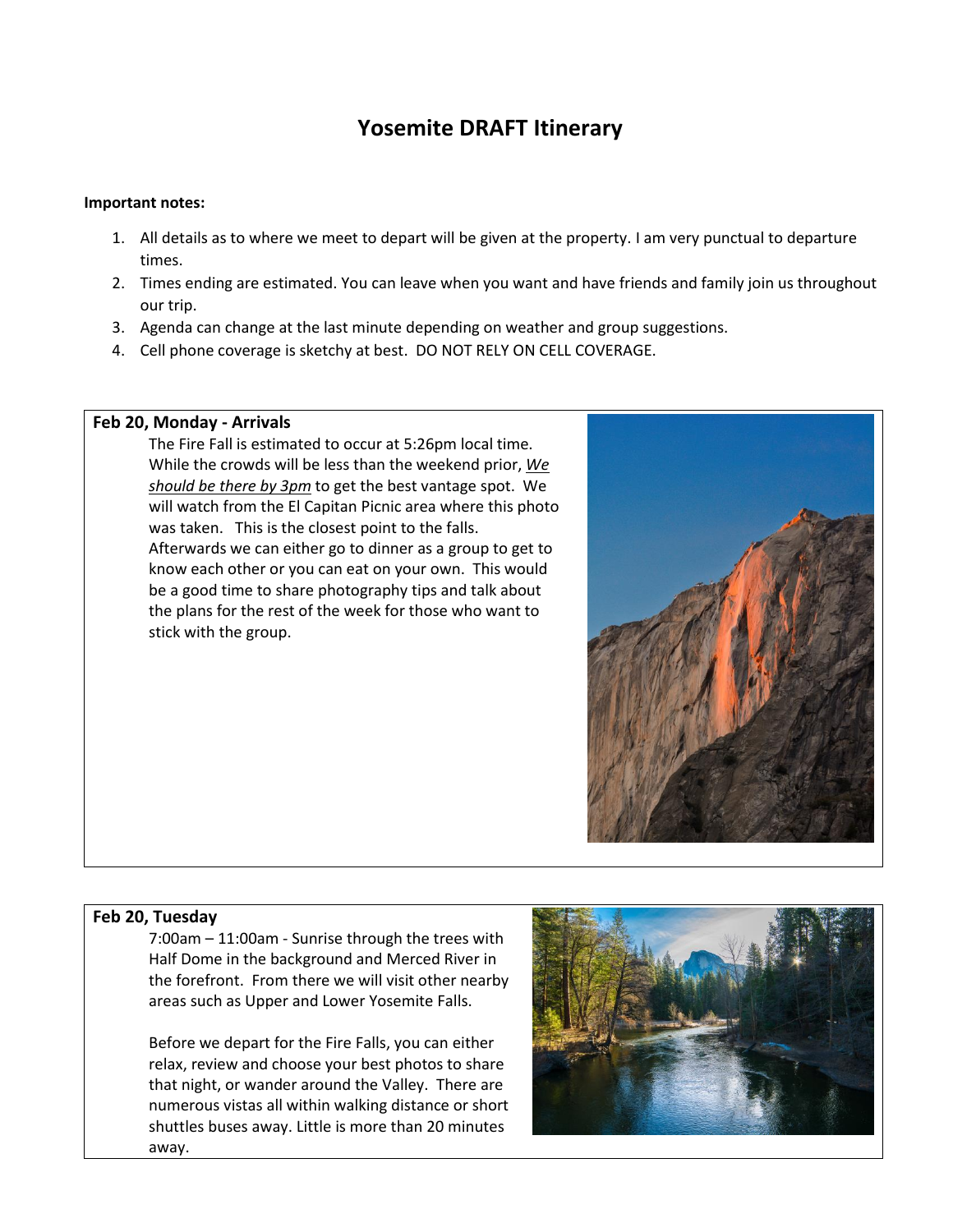3:00pm – 6pm Fire Falls. Once you arrive and establish your spot on the Southside Drive, I can hold it for you so you can venture off taking photos nearby. From this point, I suggest at least a 300mm lens. This photo is from this spot. Again, you can always just watch and enjoy. Some of the new super zoom cameras can get you some nice shots too.

8:00pm Photo Sharing Presentation in my room. I will have a projector and screen to share our best photos, exchange photo tips, and mingle if you like. Feel free to bring a bottle of wine, beer, or munchies to nibble on. Very informal setting!

Midnight – Sky photography. Moonrise isn't until 2:21am so we should have pitch black skies to capture stars trails against iconic shadows.





## **Feb 21, Wednesday**

7:00am – 9:30am Sunrise along Mirror Pond. This is a mild one mile hike along one of Yosemite's best hidden beauties in my opinion. This is where creativity can kick in and I have no doubt everyone will find a unique perspective to enjoy.